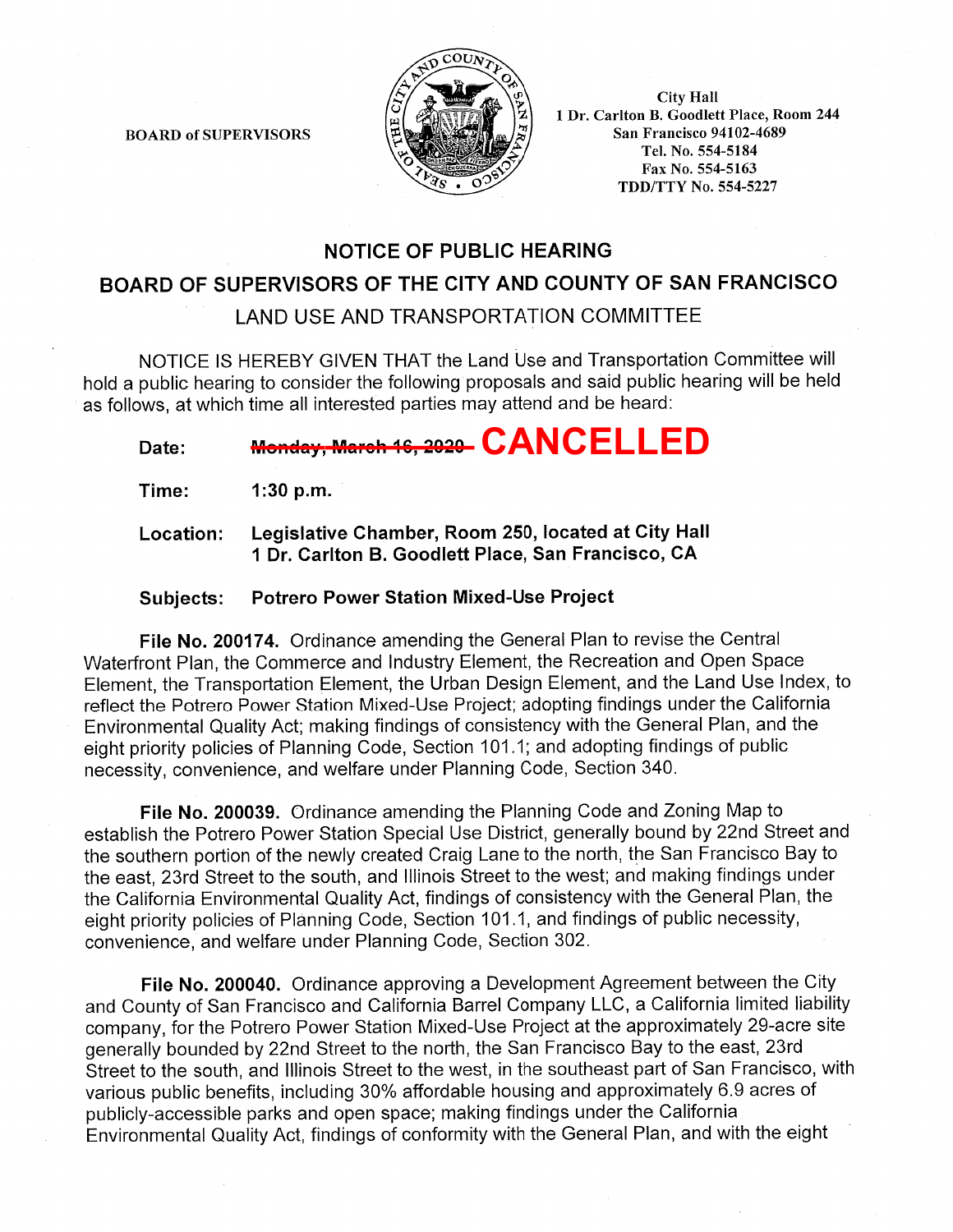**Board of Supervisors** Notice for Land Use and Transportation Committee File Nos. 200174, 200039, and 200040 Page 2

priority policies of Planning Code, Section 101.1(b); making public trust findings in accordance with the approval of a ground lease of Port-owned land; approving specific development impact fees and waiving any conflicting provisions in Planning Code, Article 4, or Administrative Code, Article 10; confirming compliance with or waiving certain provisions of Administrative Code, Chapters 14B, 23, 56, 82, and 99, Planning Code, Sections 169 and 138.1, Public Works Code, Section 806(d), and Subdivision Code, Section 1348; and ratifying certain actions taken in connection therewith, as defined herein.

In accordance with Administrative Code, Section 67.7-1, persons who are unable to attend the hearing on this matter may submit written comments to the City prior to the time the hearing begins. These comments will be made part of the official public record in these matters and shall be brought to the attention of the members of the Committee. Written comments should be addressed to Angela Calvillo, Clerk of the Board, City Hall, 1 Dr. Carlton B. Goodlett Place, Room 244, San Francisco, CA 94102. Information relating to this matter can be found in the Legislative Research Center at sfgov.legistar.com/legislation. Meeting agenda information relating to this matter will be available for public review on Friday, March 13.2020.

Calvidon Angela Calvillo, Clerk of the Board

DATED/PUBLISHED/POSTED: March 6, 2020